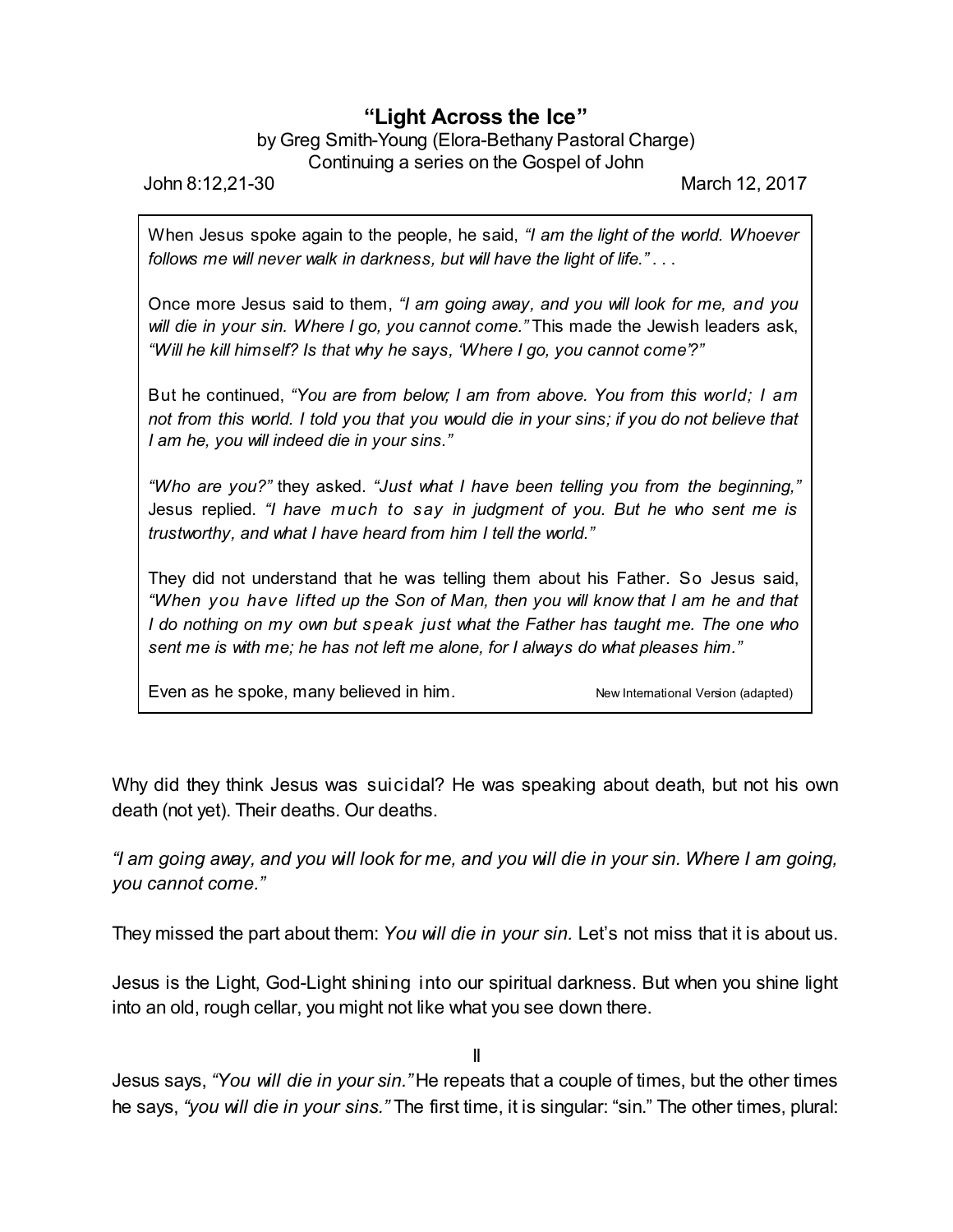"sins." This is not a slip of the tongue or an error writing it down. It points us to what sin really is.

Douglas John Hall, is a United Church theologian. He wrote this; he was talking about the Protestant Reformers of the 16<sup>th</sup> century.

*They saw that sin meant disobedience, rebellion, refusal, turning away. In short, they saw [sin] as a relational term . . . the foundational relationship of human life — our relationship with God — is broken, and this brokenness shows up in all our other relations. . . . we should understand that [sins] are consequences of what is wrong, not its causes.*<sup>1</sup>

We do not act with love to our neighbour. We wrong in our thoughts, words and actions. These are "sins." The deeper disease they are symptoms of, is "Sin." The Sin is that we have broken our relationship with God.

We can only really see this, though, because Jesus, the God-Light, is shining on us. So it is good news!

III

Tim Keller tells about a time he was working for printing company. He'd sometimes work in the darkroom. He says, *"In the darkroom, there is a light, but not much of one. It's sort of an orange light. If your hands got dirty, you'd look down and see your hands are dirty, and wipe them off with a rag, and they'd look fine. But then, when you got out into the main room, you could see all the crevices and cracks and fingernail dirt that was still there. So then you went and washed with soap. And they looked perfectly clean. But if you went to someone's house, especially to someone's dining room, under a chandelier, and if you put your hands out after a day of working at the printing shop on a nice, pristine, perfectly white linen table cloth, you looked down and realized your hands had a film of grime over them that you hadn't seen before. The more light you get, the dirtier your hands look."* 2

Keller tells that to point to something peculiar about the Christian life. As we walk with Jesus the Light, we see better. We become godlier, more and more as God made us to be. Yet we find ourselves feeling less godly, because we see better. Things we didn't see about ourselves before, we now start noticing. Things we had excused, passed off as normal, or not even seen, start to bother us. Walking with Jesus the Light does not make

Quoted in Fleming Rutledge, The Crucifixion: Understanding the Death of Jesus (Grand Rapids: Eerdmans, 2015), 168.

<sup>&</sup>lt;sup>2</sup> From Keller's sermon, "Light from the Height" preached at Redeemer Presbyterian Church (New York City) on June 16, 1991. <http://www.gospelinlife.com/light-from-the-height-5162>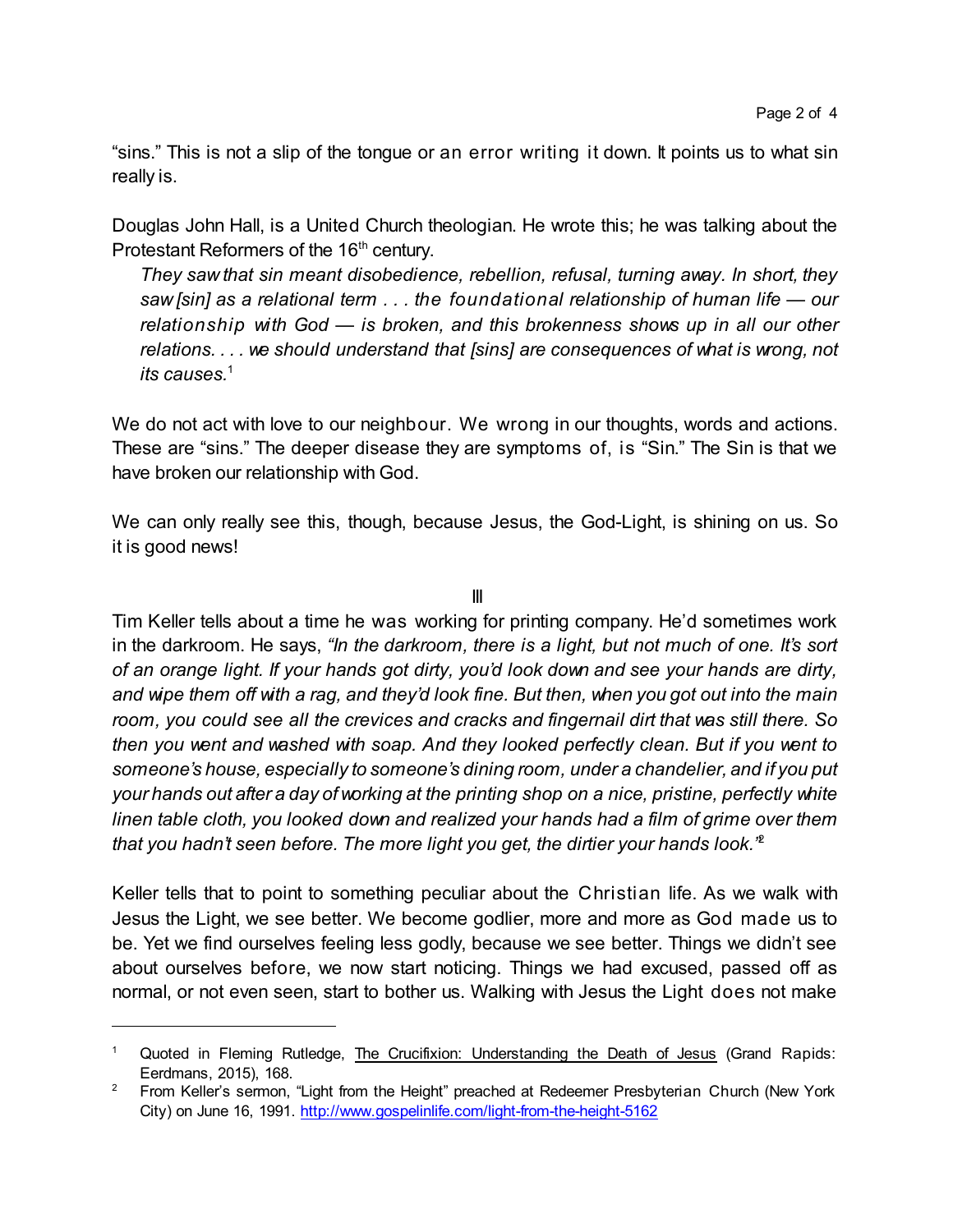someone arrogant, or holier-than-thou. It makes us humbler.

It also makes us more joyful. The more you see your sin, the more you see how full of mercy God is toward you. God loves you. God cares for you. Yes . . . You! Living in Jesus the Light lifts our joy. So it is good news!

 $\mathsf{N}$ 

There is a poem called "The Horseman and the Lake of Constance." It is a lake shared between Germany, Austria and Switzerland. The poem, written by Gustav Schwab in the 1800s,<sup>3</sup> tells of a rider, racing to get to the lake before the day ends. He wants to reach the ferry that will tit's winter, and he pushes his horse through the snowy landscape. As he nears the lake, the ground flattens, sparse of trees and rocks. He drives on, the nighttime hiding much that is around him. Yet a glimmer from a village by the lakeside pulls him ahead. Upon arriving, he knocks on a lighted window.

> *"O, welcome, fair maid, at the window; say, To the lake, to the lake, howfar, I pray?" The maiden gazed with wondering eye, "Both ferry and lake behind thee lie.*

*And were it not bound by its icy crust, I should say thou hadst quitted the boat but just." The stranger shuddered in dread suspense, "Yon plain behind, I have ridden thence!"*

*The maiden uplifted her arms and spake, "Great God! thou hast ridden across the lake: The hoofs of thy steed have knocked at the grave, In the gulf of death, the fathomless wave;*

*Did the billows beneath thee not vent their wrath? Broke not with a crash thy icy path? Thou wert not the prey of the silent brood, Of the ravenous pike, in the chilly flood?"*

Translated by Alfred Baskerville in Henry Wadsworth Longfellow (ed), Poems of Places: An Anthology in 31 Volumes (Boston: Boston: James R. Osgood & Co., 1876–79), volume 16. Available online at <http://www.bartleby.com/270/7/35.html.> Karl Barth referred to this poem in a sermon he gave to prisoners in Basel, Switzerland. See Ruthledge, 172.